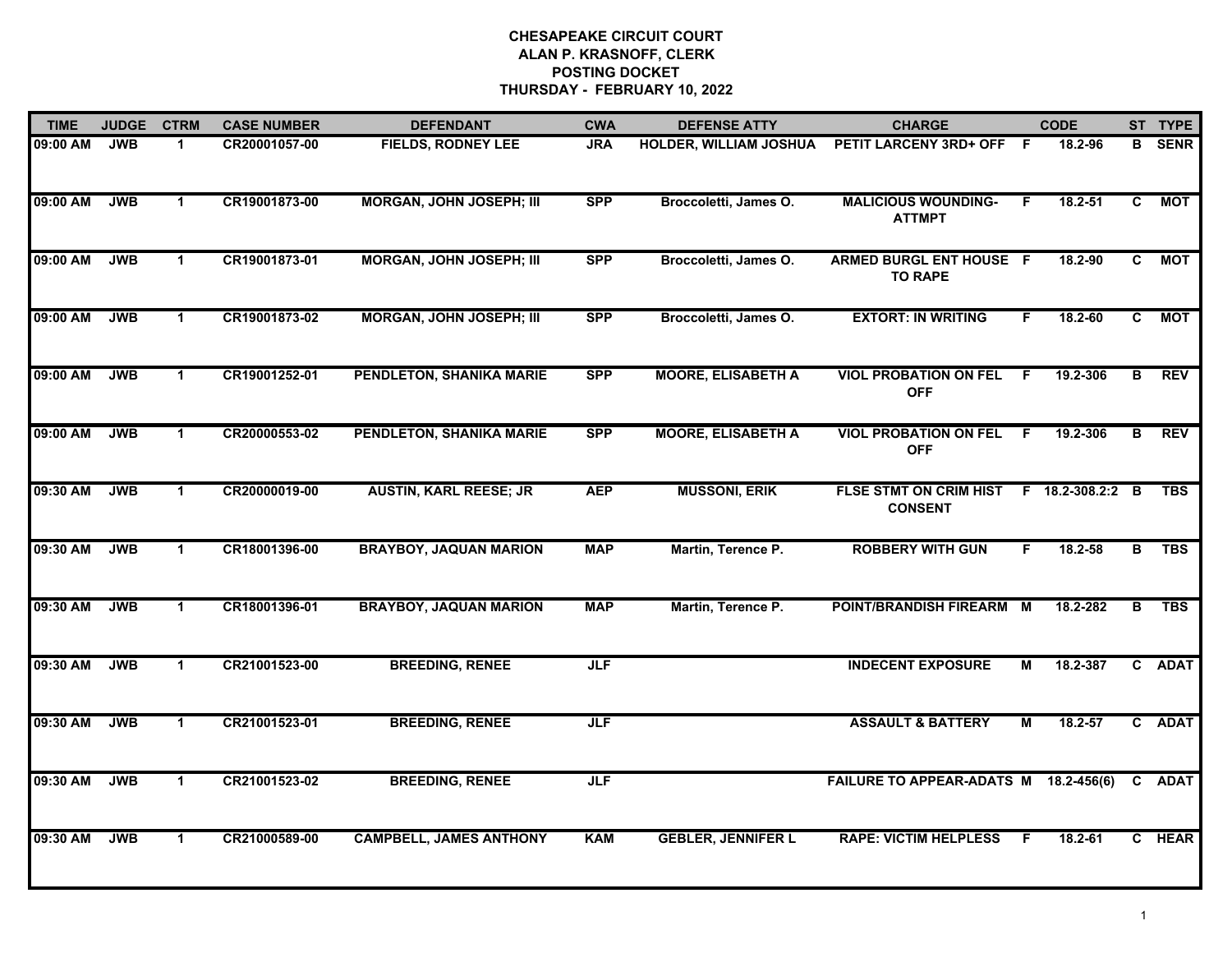| <b>TIME</b> | <b>JUDGE</b> | <b>CTRM</b>          | <b>CASE NUMBER</b> | <b>DEFENDANT</b>                                | <b>CWA</b> | <b>DEFENSE ATTY</b>    | <b>CHARGE</b>                                    |     | <b>CODE</b>    |    | ST TYPE     |
|-------------|--------------|----------------------|--------------------|-------------------------------------------------|------------|------------------------|--------------------------------------------------|-----|----------------|----|-------------|
| 09:30 AM    | <b>JWB</b>   | $\blacktriangleleft$ | CR21000589-03      | <b>CAMPBELL, JAMES ANTHONY</b>                  |            |                        | <b>FTA-F/A FORM RETURN</b>                       |     | M 18.2-456(6)  |    | <b>ADAT</b> |
| 09:30 AM    | <b>JWB</b>   | $\mathbf{1}$         | CR21000554-00      | <b>GIBBONS, GLENDA JENNETTE</b>                 | <b>DRT</b> | Black, Hugh E.; III    | <b>DWI PRIOR FELONY</b>                          | F.  | $J.18.2 - 266$ | C  | <b>TBS</b>  |
| 09:30 AM    | <b>JWB</b>   | $\mathbf 1$          | CR21000554-01      | <b>GIBBONS, GLENDA JENNETTE</b>                 | <b>DRT</b> | Black, Hugh E.; III    | <b>REFUSE BLOOD/BREATH</b><br><b>TEST</b>        | C   | 18.2-268.3     | S. | <b>TBS</b>  |
| 09:30 AM    | <b>JWB</b>   | $\mathbf 1$          | CR21000554-02      | <b>GIBBONS, GLENDA JENNETTE</b>                 |            |                        | <b>FTA - MOTION</b>                              |     | M 18.2-456(6)  |    | C ADAT      |
| 09:30 AM    | <b>JWB</b>   | $\mathbf 1$          | CR22000019-05      | <b>HASKINS, JQUAN JERMARR</b>                   | <b>EEM</b> |                        | <b>POSS GUN W/SELL</b><br><b>FENTANYL</b>        | F.  | 18.2-308.4     |    | C ADAT      |
| 09:30 AM    | <b>JWB</b>   | $\mathbf{1}$         | CR22000019-06      | <b>HASKINS, JQUAN JERMARR</b>                   | <b>EEM</b> |                        | POS GUN W/SEL<br><b>PARAFLUOROFENTAN</b>         |     | F 18.2-308.4   |    | C ADAT      |
| 09:30 AM    | <b>JWB</b>   | $\blacktriangleleft$ | CR22000019-07      | <b>HASKINS, JQUAN JERMARR</b>                   | <b>EEM</b> |                        | <b>POSS W/INT MANUF/ETC</b><br><b>FENTANYL</b>   | F   | 18.2-248       |    | C ADAT      |
| 09:30 AM    | <b>JWB</b>   | -1                   | CR22000019-08      | <b>HASKINS, JQUAN JERMARR</b>                   | <b>EEM</b> |                        | <b>PWI MAN/ETC PARA-</b><br><b>FLUOROFENTANY</b> | F.  | 18.2-248       |    | C ADAT      |
| 09:30 AM    | <b>JWB</b>   | $\mathbf{1}$         | CR20000400-00      | <b>JODKIEWICZ, ZACHARY</b><br><b>CRISTOPHER</b> | <b>DJH</b> | <b>OXENHAM, CARA P</b> | <b>POSSESS</b><br><b>METHAMPHETAMINE</b>         | F   | 18.2-250       | C  | <b>TBS</b>  |
| 09:30 AM    | <b>JWB</b>   | $\mathbf{1}$         | CR12002374-01      | JOHNSON, RONALD ANTONIO                         |            | <b>SACKS, ANDREW M</b> | <b>VIOL PROBATION ON FEL</b><br><b>OFF</b>       | - F | 19.2-306       |    | C ADAT      |
| 09:30 AM    | <b>JWB</b>   | $\blacktriangleleft$ | CR20001100-03      | <b>KOKONIS, VICTOR ELEFTHERIOUS</b>             |            |                        | <b>VIOL PROBATION ON FEL F</b><br><b>OFF</b>     |     | 19.2-306       |    | C ADAT      |
| 09:30 AM    | <b>JWB</b>   | $\mathbf{1}$         | CR20001100-04      | <b>KOKONIS, VICTOR ELEFTHERIOUS</b>             |            |                        | <b>VIOL PROBATION ON FEL</b><br><b>OFF</b>       | - F | 19.2-306       |    | C ADAT      |
| 09:30 AM    | <b>JWB</b>   | $\mathbf 1$          | CR20001100-05      | <b>KOKONIS, VICTOR ELEFTHERIOUS</b>             |            |                        | <b>VIOL PROBATION OF MISD</b><br><b>OFF</b>      | M   | 19.2-306       |    | C ADAT      |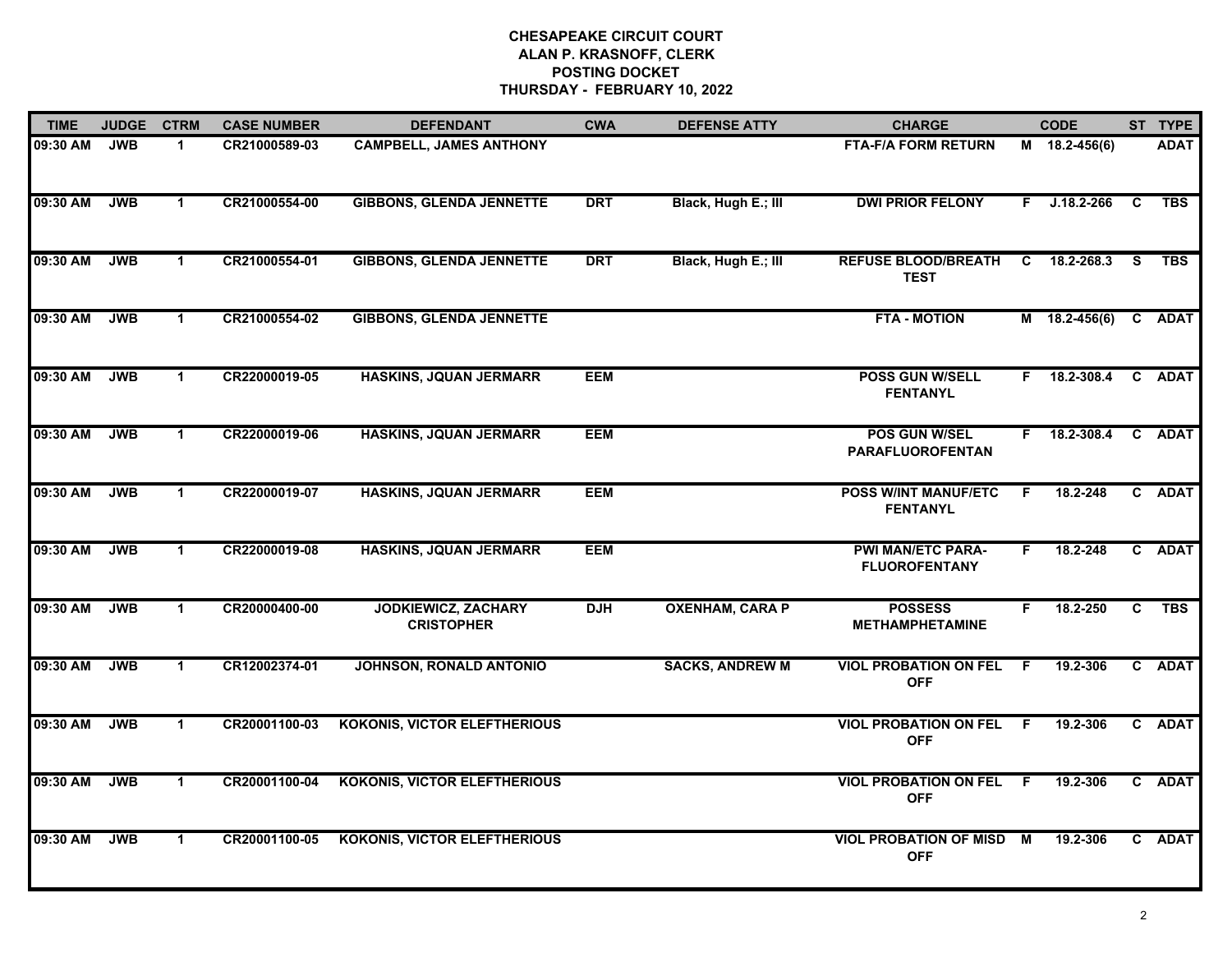| <b>TIME</b> | <b>JUDGE</b> | <b>CTRM</b>          | <b>CASE NUMBER</b> | <b>DEFENDANT</b>                 | <b>CWA</b> | <b>DEFENSE ATTY</b>        | <b>CHARGE</b>                                     |    | <b>CODE</b> |              | ST TYPE       |
|-------------|--------------|----------------------|--------------------|----------------------------------|------------|----------------------------|---------------------------------------------------|----|-------------|--------------|---------------|
| 09:30 AM    | <b>JWB</b>   | $\mathbf{1}$         | CR14001261-08      | <b>KRANOCK, THOMAS ALLEN; JR</b> | <b>TDM</b> | HOLDER, WILLIAM JOSHUA     | <b>VIOL PROBATION ON FEL</b><br><b>OFF</b>        | -F | 19.2-306    | $\mathbf{c}$ | <b>ADAT</b>   |
| 09:30 AM    | <b>JWB</b>   | $\blacktriangleleft$ | CR21000417-01      | <b>MCADOO, KEITH KENYON</b>      | <b>JAF</b> | Gilchrist, Kurt A.         | <b>GRAND LARCENY</b>                              | F. | 18.2-95     | C.           | <b>TBS</b>    |
| 09:30 AM    | <b>JWB</b>   | $\blacktriangleleft$ | CR21000417-03      | <b>MCADOO, KEITH KENYON</b>      | <b>JAF</b> | Gilchrist, Kurt A.         | <b>VIOLENT FELON POSS/TRAN F</b><br><b>WEAPON</b> |    | 18.2-308.2  | C            | <b>TBS</b>    |
| 09:30 AM    | <b>JWB</b>   | 1.                   | CR20001922-00      | <b>MITCHELL, DIOR MALIK</b>      | <b>MLK</b> | NEWINS, AMANDA K.; Jr.     | <b>ROBBERY: ON OR NEAR</b><br><b>STREET</b>       | F  | 18.2-58     | C.           | <b>TBS</b>    |
| 09:30 AM    | <b>JWB</b>   | $\mathbf{1}$         | CR20001922-01      | <b>MITCHELL, DIOR MALIK</b>      | <b>MLK</b> | NEWINS, AMANDA K.; Jr.     | <b>DESTRUCT PROP W/INTENT F</b><br>$>= $1000$     |    | 18.2-137    | C.           | <b>TBS</b>    |
| 09:30 AM    | <b>JWB</b>   | $\blacktriangleleft$ | CR21000369-01      | <b>VADERSEN, ANDREW ROBERT</b>   |            |                            | <b>VIOL PROBATION ON FEL</b><br><b>OFF</b>        | -F | 19.2-306    |              | S ADAT        |
| 09:30 AM    | <b>JWB</b>   | $\mathbf{1}$         | CR20001654-00      | <b>WASHINGTON, ANTHONY CRAIG</b> | <b>MAP</b> | <b>WENTWORTH, RACHEL E</b> | <b>DAMAGE PROPERTY:</b><br>$>= $1000$             | F. | 18.2-137    | C            | <b>TBS</b>    |
| 09:30 AM    | <b>JWB</b>   | $\blacktriangleleft$ | CR20001654-01      | <b>WASHINGTON, ANTHONY CRAIG</b> | <b>MAP</b> | <b>WENTWORTH, RACHEL E</b> | <b>DAMAGE PROP &lt;\$1000.00</b>                  | М  | 18.2-137    | C.           | <b>TBS</b>    |
| 09:30 AM    | <b>JWB</b>   | 1                    | CR21002026-00      | <b>WRIGHT, BART LINK</b>         |            |                            | CAPIAS - FAIL TO APPEAR M 18.2-456(6)             |    |             |              | <b>B</b> ADAT |
| 09:30 AM    | <b>JWB</b>   | $\blacktriangleleft$ | CR21002026-01      | <b>WRIGHT, BART LINK</b>         |            |                            | <b>NO DRIVERS LICENSE</b>                         | М  | 46.2-300    |              | S ADAT        |
| 09:30 AM    | <b>JWB</b>   | $\blacktriangleleft$ | CR21002026-02      | <b>WRIGHT, BART LINK</b>         |            |                            | <b>FAIL TO OBEY TRAFFIC</b><br><b>SIGNAL</b>      |    | 46.2-833    |              | S ADAT        |
| 10:30 AM    | <b>JWB</b>   | $\blacktriangleleft$ | CR17001786-01      | <b>BENSON, MATTHEW ALLEN</b>     | <b>JAF</b> | <b>HORTON, WYNN</b>        | <b>VIOL PROBATION ON FEL</b><br><b>OFF</b>        | F. | 19.2-306    |              | C BOND        |
| 11:00 AM    | <b>JWB</b>   | $\blacktriangleleft$ | CR21000528-00      | <b>CAPERS, TAQUAVEON SINCERE</b> | <b>BKF</b> | <b>TRAVERS, MEREDITH B</b> | <b>IDENTY THFT: FINANC LOSS F</b><br>> \$500      |    | 18.2-186.3  | C.           | <b>PLEA</b>   |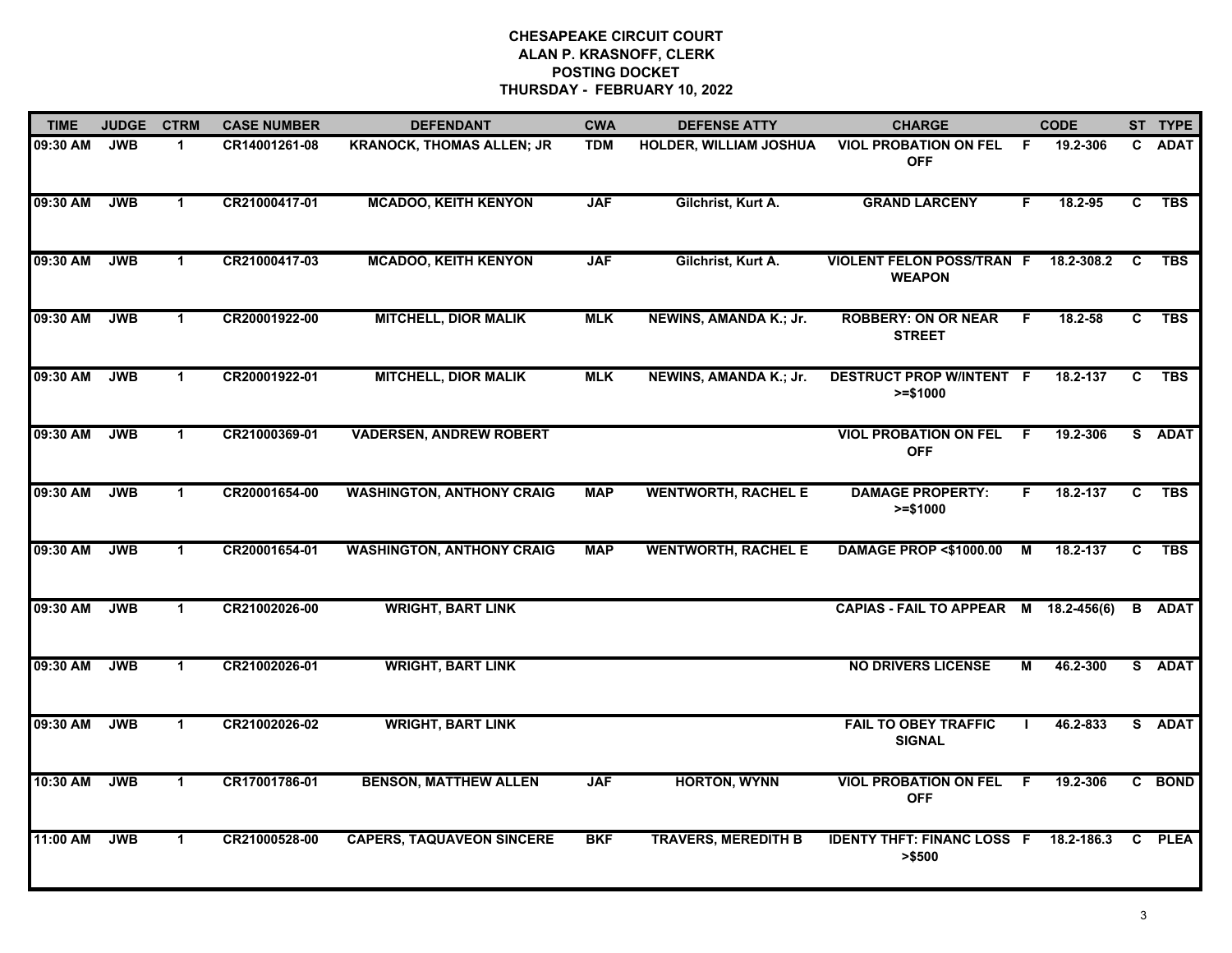| <b>TIME</b>  | <b>JUDGE</b> | <b>CTRM</b>          | <b>CASE NUMBER</b> | <b>DEFENDANT</b>                 | <b>CWA</b> | <b>DEFENSE ATTY</b>           | <b>CHARGE</b>                                   |    | <b>CODE</b>     |    | ST TYPE       |
|--------------|--------------|----------------------|--------------------|----------------------------------|------------|-------------------------------|-------------------------------------------------|----|-----------------|----|---------------|
| 11:00 AM     | <b>JWB</b>   | $\blacktriangleleft$ | CR21000528-01      | <b>CAPERS, TAQUAVEON SINCERE</b> | <b>BKF</b> | <b>TRAVERS, MEREDITH B</b>    | <b>FORGE CHECK</b>                              | F. | 18.2-172        | C. | <b>PLEA</b>   |
| 11:00 AM     | <b>JWB</b>   | $\blacktriangleleft$ | CR21000528-02      | <b>CAPERS, TAQUAVEON SINCERE</b> | <b>BKF</b> | <b>TRAVERS, MEREDITH B</b>    | <b>FORGE CHECK</b>                              | F. | 18.2-172        |    | C PLEA        |
| 11:00 AM     | <b>JWB</b>   | $\blacktriangleleft$ | CR21000528-03      | <b>CAPERS, TAQUAVEON SINCERE</b> | <b>BKF</b> | <b>TRAVERS, MEREDITH B</b>    | <b>ATTMPT OBTAIN MONEY</b><br><b>FALSE PRET</b> | F. | 18.2-178        |    | C PLEA        |
| 11:30 AM     | <b>JWB</b>   | 1                    | CR19000333-09      | <b>STANLEY, KRISTEN VICTORIA</b> | <b>PLS</b> | Jones, David L.               | <b>VIOL PROBATION ON FEL</b><br><b>OFF</b>      | F. | 19.2-306        | C. | <b>REV</b>    |
| 11:30 AM     | <b>JWB</b>   | $\blacktriangleleft$ | CR19000333-10      | <b>STANLEY, KRISTEN VICTORIA</b> | <b>PLS</b> | Jones, David L.               | <b>VIOL PROBATION ON FEL</b><br><b>OFF</b>      | F. | 19.2-306        | C. | <b>REV</b>    |
| 11:30 AM     | <b>JWB</b>   | $\blacktriangleleft$ | CR19000333-11      | <b>STANLEY, KRISTEN VICTORIA</b> | <b>PLS</b> | Jones, David L.               | <b>VIOL PROBATION OF MISD M</b><br><b>OFF</b>   |    | 19.2-306        | C. | <b>REV</b>    |
| 01:00 PM     | <b>JWB</b>   | $\blacktriangleleft$ | CR13002522-03      | <b>ASHWORTH, KYLE EDWIN</b>      | <b>SPP</b> | <b>GILCHRIST, KURT</b>        | VIOL GOOD BEHAV ON FEL F<br><b>OFF</b>          |    | 19.2-306        | в  | <b>TBS</b>    |
| 01:00 PM     | <b>JWB</b>   | $\mathbf{1}$         | CR13002522-04      | <b>ASHWORTH, KYLE EDWIN</b>      | <b>SPP</b> |                               | <b>FTA-REV HEARING</b>                          |    | $M$ 18.2-456(6) |    | <b>ADAT</b>   |
| $2:00$ PM    | <b>JWB</b>   | $\mathbf 1$          | CR19001306-00      | <b>GARNER, BOBBIE ELIZABETH</b>  | RF         | <b>HOLDER, WILLIAM JOSHUA</b> | <b>POSSESS</b><br><b>METHAMPHETAMINE</b>        | F. | 18.2-250        | C  | <b>DD</b>     |
| 09:00 AM     | <b>RGM</b>   | 3                    | CR19000450-01      | <b>ATHANASATOS, CHRISTINE C</b>  | <b>JAF</b> | <b>STEVENSON, LAKISHI</b>     | <b>VIOL PROBATION ON FEL</b><br><b>OFF</b>      | F. | 19.2-306        | B  | <b>REV</b>    |
| 09:00 AM RGM |              | 3                    | CR17002212-02      | <b>CHERRY, ANGELA LYNETTE</b>    | <b>JRA</b> | Jones, David L.               | <b>VIOL PROBATION ON FEL</b><br><b>OFF</b>      | -F | 19.2-306        | в  | REV           |
| 09:00 AM     | RGM          | $\mathbf{3}$         | CR17002212-03      | <b>CHERRY, ANGELA LYNETTE</b>    | <b>JRA</b> | Jones, David L.               | <b>VIOL PROBATION OF MISD M</b><br><b>OFF</b>   |    | 19.2-306        | в  | <b>REV</b>    |
| 09:00 AM     | <b>RGM</b>   | $\mathbf{3}$         | CR20001333-00      | <b>DENT, CHARLETTE MARY</b>      | <b>JRA</b> | <b>HOLDER, WILLIAM JOSHUA</b> | <b>SHOPLFT: ALTER PRICE</b><br>$<$ \$500 $(3+)$ | F  | 18.2-103        |    | <b>B</b> PLEA |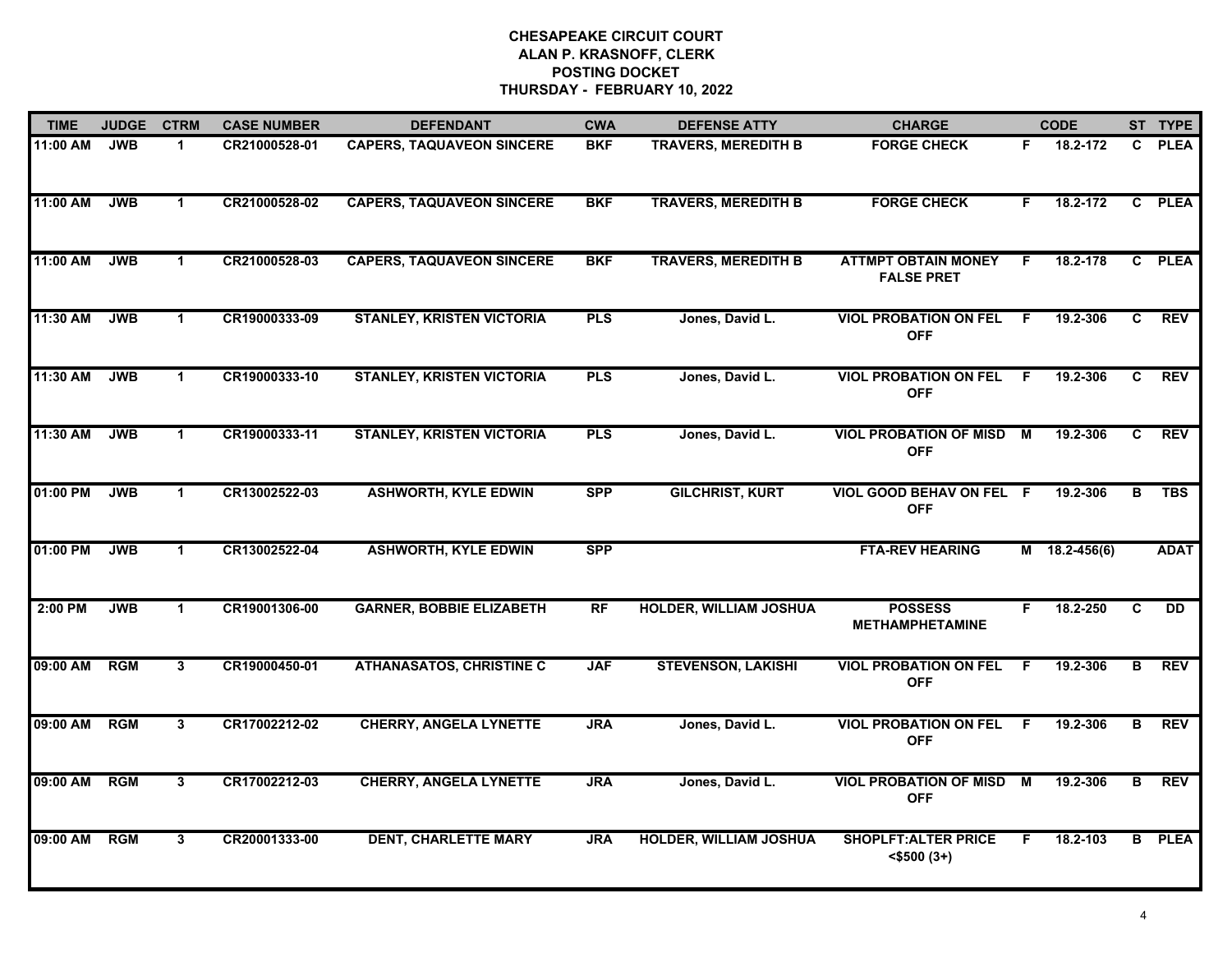| <b>TIME</b> | <b>JUDGE</b> | <b>CTRM</b>    | <b>CASE NUMBER</b> | <b>DEFENDANT</b>                  | <b>CWA</b> | <b>DEFENSE ATTY</b>           | <b>CHARGE</b>                                   |    | <b>CODE</b>        |              | ST TYPE       |
|-------------|--------------|----------------|--------------------|-----------------------------------|------------|-------------------------------|-------------------------------------------------|----|--------------------|--------------|---------------|
| 09:00 AM    | <b>RGM</b>   | 3              | CR20001039-00      | <b>DESAI, PRATIK JITENDRABHAI</b> | <b>JAF</b> | Black, Hugh E.; III           | <b>DWI MAIMING</b>                              | F. | 18.2-51.4          |              | <b>B</b> SENR |
| 09:00 AM    | RGM          | $\overline{3}$ | CR20001039-01      | <b>DESAI, PRATIK JITENDRABHAI</b> | <b>JAF</b> | Black, Hugh E.; III           | <b>AGGRAVATED DUI MAIMING F</b>                 |    | $18.2 - 51.4$      | В            | <b>SENR</b>   |
| 09:00 AM    | RGM          | $\mathbf{3}$   | CR20001039-02      | <b>DESAI, PRATIK JITENDRABHAI</b> | <b>JAF</b> | Black, Hugh E.; III           | <b>DWI 1ST OFFENSE WITH</b><br><b>CHILD</b>     | М  | 18.2-266           |              | <b>B</b> SENR |
| 09:00 AM    | <b>RGM</b>   | 3              | CR20001039-03      | <b>DESAI, PRATIK JITENDRABHAI</b> | <b>JAF</b> | Black, Hugh E.; III           | <b>ABUSE CHILD, SERIOUS</b><br><b>INJURY</b>    |    | $F = 18.2 - 371.1$ |              | <b>B</b> SENR |
| 09:00 AM    | <b>RGM</b>   | 3              | CR21000027-00      | <b>GRAY, DARNELL MICHAEL</b>      | <b>JRA</b> | <b>HOLDER, WILLIAM JOSHUA</b> | LARCENY-3RD OF SUBSEQ F<br><b>CONVIC</b>        |    | 18.2-96            |              | C SENR        |
| 09:00 AM    | RGM          | 3              | CR21000027-01      | <b>GRAY, DARNELL MICHAEL</b>      | <b>JRA</b> | <b>HOLDER, WILLIAM JOSHUA</b> | <b>GRAND LARCENY &gt;=\$500</b>                 | -F | 18.2-95            |              | C SENR        |
| 09:00 AM    | RGM          | 3              | CR21000027-02      | <b>GRAY, DARNELL MICHAEL</b>      | <b>JRA</b> | <b>HOLDER, WILLIAM JOSHUA</b> | <b>GRAND LARCENY &gt;=\$500</b>                 | -F | 18.2-95            |              | C SENR        |
| 09:00 AM    | <b>RGM</b>   | $\overline{3}$ | CR21000027-03      | <b>GRAY, DARNELL MICHAEL</b>      | <b>JRA</b> | <b>HOLDER, WILLIAM JOSHUA</b> | <b>GRAND LARCENY &gt;=\$500</b>                 | F. | 18.2-95            |              | C SENR        |
| 09:00 AM    | <b>RGM</b>   | 3              | CR21000027-04      | <b>GRAY, DARNELL MICHAEL</b>      | <b>JRA</b> | HOLDER, WILLIAM JOSHUA        | <b>IDENTITY THEFT</b>                           | М  | 18.2-186.3         | $\mathbf{c}$ | <b>SENR</b>   |
| 09:00 AM    | <b>RGM</b>   | 3              | CR21000027-05      | <b>GRAY, DARNELL MICHAEL</b>      | <b>JRA</b> | <b>HOLDER, WILLIAM JOSHUA</b> | <b>FALSE IDENTIFY SELF TO</b><br><b>LAW ENF</b> | М  | 19.2-82.1          |              | C SENR        |
| 09:00 AM    | RGM          | $\mathbf{3}$   | CR10000220-14      | <b>KELLOUGH, CHRISTIA LYNN</b>    | <b>JAF</b> | Byrum, Robert G.              | <b>VIOL PROBATION ON FEL</b><br><b>OFF</b>      | F  | 19.2-306           |              | C BOND        |
| 09:00 AM    | <b>RGM</b>   | $\mathbf{3}$   | CR10000220-15      | <b>KELLOUGH, CHRISTIA LYNN</b>    | <b>JAF</b> | Byrum, Robert G.              | <b>VIOL PROBATION ON FEL</b><br><b>OFF</b>      | F. | 19.2-306           |              | C BOND        |
| 09:00 AM    | <b>RGM</b>   | $\overline{3}$ | CR10000220-16      | <b>KELLOUGH, CHRISTIA LYNN</b>    | <b>JAF</b> | Byrum, Robert G.              | <b>VIOL PROBATION ON FEL</b><br><b>OFF</b>      | F  | 19.2-306           |              | C BOND        |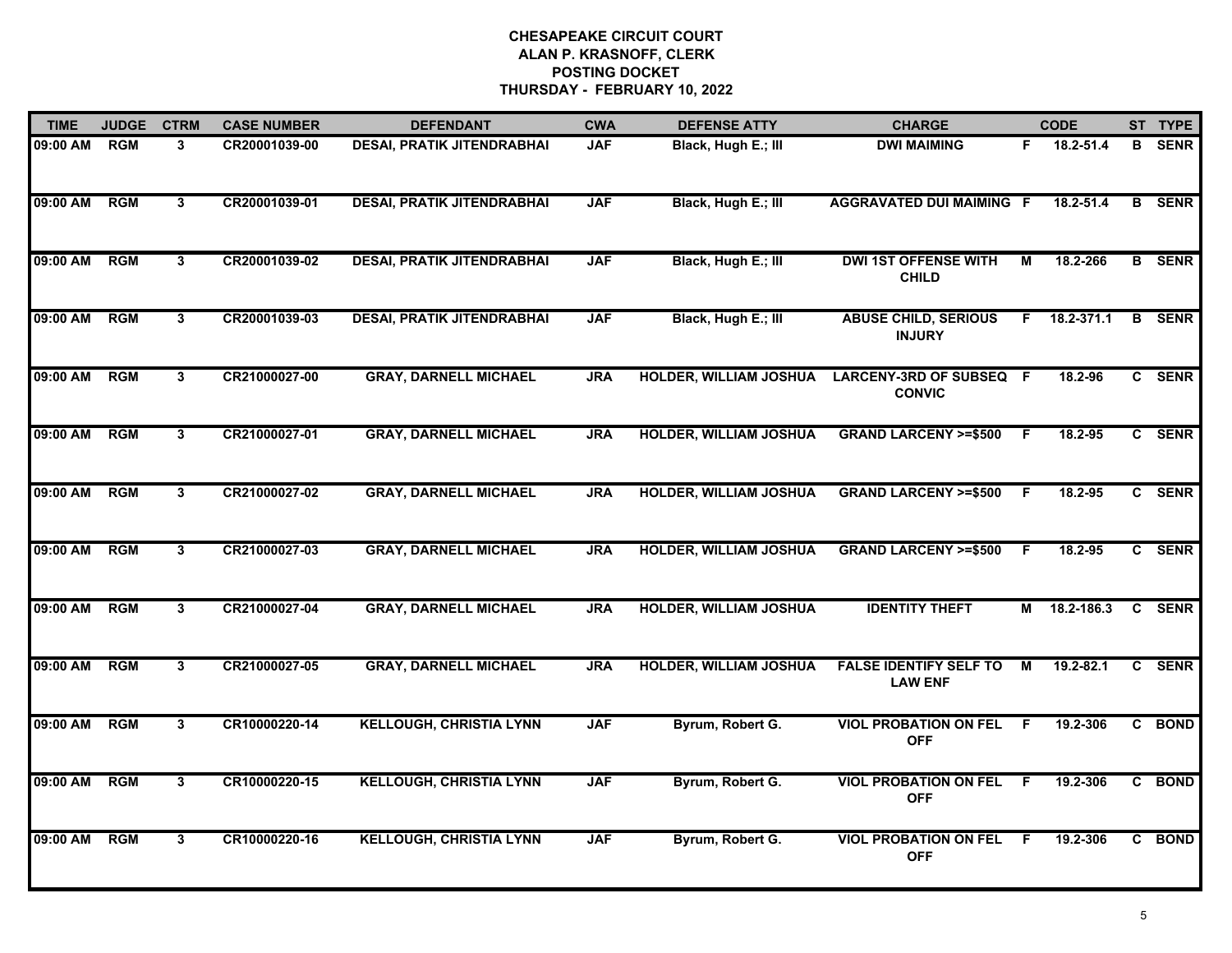| <b>TIME</b> | <b>JUDGE</b> | <b>CTRM</b>    | <b>CASE NUMBER</b> | <b>DEFENDANT</b>                 | <b>CWA</b> | <b>DEFENSE ATTY</b>      | <b>CHARGE</b>                                     |    | <b>CODE</b> |              | ST TYPE       |
|-------------|--------------|----------------|--------------------|----------------------------------|------------|--------------------------|---------------------------------------------------|----|-------------|--------------|---------------|
| 09:00 AM    | <b>RGM</b>   | 3              | CR10000220-17      | <b>KELLOUGH, CHRISTIA LYNN</b>   | <b>JAF</b> | Byrum, Robert G.         | <b>VIOL PROBATION ON FEL</b><br><b>OFF</b>        | -F | 19.2-306    |              | C BOND        |
| 09:00 AM    | RGM          | 3              | CR10000220-18      | <b>KELLOUGH, CHRISTIA LYNN</b>   | <b>JAF</b> | Byrum, Robert G.         | <b>VIOL PROBATION ON FEL</b><br><b>OFF</b>        | -F | 19.2-306    |              | C BOND        |
| 09:00 AM    | RGM          | $\overline{3}$ | CR10000220-19      | <b>KELLOUGH, CHRISTIA LYNN</b>   | <b>JAF</b> | Byrum, Robert G.         | <b>VIOL PROBATION ON FEL</b><br><b>OFF</b>        | F. | 19.2-306    |              | C BOND        |
| 09:00 AM    | <b>RGM</b>   | 3              | CR14000126-06      | <b>KELLOUGH, CHRISTIA LYNN</b>   | <b>JAF</b> | Byrum, Robert G.         | <b>VIOL PROBATION ON FEL</b><br><b>OFF</b>        | F  | 19.2-306    |              | C BOND        |
| 09:00 AM    | <b>RGM</b>   | 3              | CR14000126-07      | <b>KELLOUGH, CHRISTIA LYNN</b>   | <b>JAF</b> | Byrum, Robert G.         | <b>VIOL PROBATION ON FEL</b><br><b>OFF</b>        | -F | 19.2-306    |              | C BOND        |
| 09:00 AM    | <b>RGM</b>   | 3              | CR14000126-08      | <b>KELLOUGH, CHRISTIA LYNN</b>   | <b>JAF</b> | Byrum, Robert G.         | <b>VIOL PROBATION ON FEL</b><br><b>OFF</b>        | -F | 19.2-306    |              | C BOND        |
| 09:00 AM    | <b>RGM</b>   | $\mathbf{3}$   | CR19001932-05      | <b>LAM, KYLE STEVEN</b>          | <b>JAF</b> | <b>HORTON, WYNN</b>      | <b>VIOL PROBATION ON FEL</b><br><b>OFF</b>        | -F | 19.2-306    | $\mathbf{c}$ | <b>BOND</b>   |
| 09:00 AM    | <b>RGM</b>   | $\mathbf{3}$   | CR19001932-06      | <b>LAM, KYLE STEVEN</b>          | <b>JAF</b> | <b>HORTON, WYNN</b>      | <b>VIOL PROBATION OF MISD</b><br><b>OFF</b>       | M  | 19.2-306    |              | C BOND        |
| 09:00 AM    | <b>RGM</b>   | 3              | CR19002112-01      | <b>PERKINS, MARY JUNE</b>        | <b>JAF</b> | Martin, Terence P.       | <b>VIOL PROBATION ON FEL</b><br><b>OFF</b>        | F. | 19.2-306    |              | C BOND        |
| 09:00 AM    | <b>RGM</b>   | 3              | CR20001616-00      | <b>TYNER, ANDREW PAUL</b>        | <b>JRA</b> | Winn, A. Robinson        | <b>SHOPLIFT &lt;\$500 (3+)</b>                    | F. | 18.2-103    |              | <b>B</b> TRYL |
| 09:00 AM    | <b>RGM</b>   | 3              | CR20001721-00      | <b>WHITE-CAIN, TAVIA</b>         | <b>JRA</b> | <b>WOODLEY, CORNELIA</b> | SHOPLIFT >\$500                                   | F. | 18.2-103    |              | <b>B</b> TRYL |
| 09:00 AM    | <b>RGM</b>   | 3              | CR20001721-01      | <b>WHITE-CAIN, TAVIA</b>         | <b>JRA</b> | <b>WOODLEY, CORNELIA</b> | LARCENY; CONSPIRE >\$500 F                        |    | 18.2-23     |              | <b>B</b> TRYL |
| 09:00 AM    | <b>RGM</b>   | $\mathbf{3}$   | CR21001089-00      | <b>WHITFIELD, DETRAIL EUGENE</b> | <b>JAF</b> | YANCEY, G ANTHONY        | <b>VIOLENT FELON POSS/TRAN F</b><br><b>WEAPON</b> |    | 18.2-308.2  |              | <b>B</b> TRYL |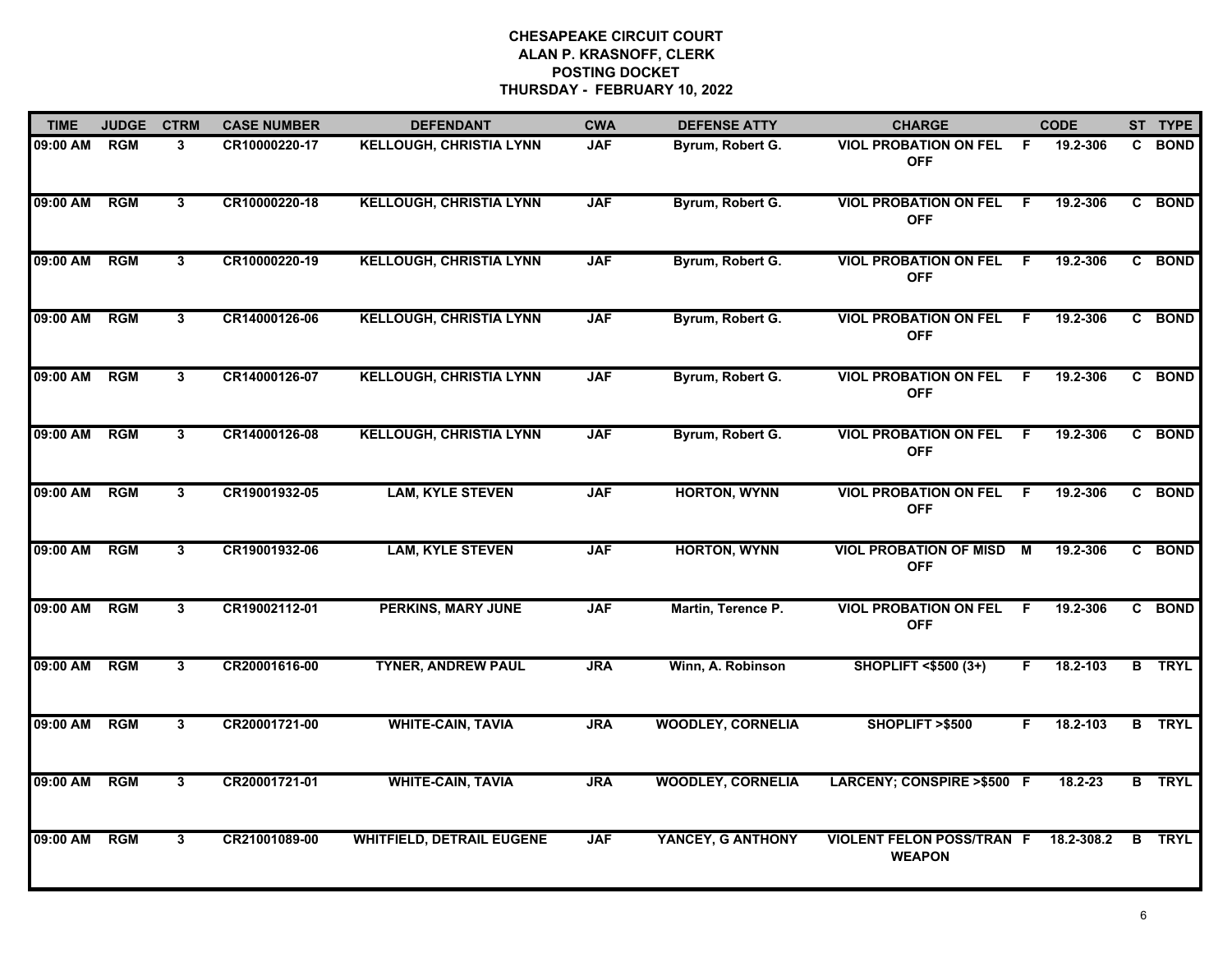| <b>TIME</b> | <b>JUDGE</b> | <b>CTRM</b>             | <b>CASE NUMBER</b> | <b>DEFENDANT</b>              | <b>CWA</b> | <b>DEFENSE ATTY</b>           | <b>CHARGE</b>                                          |     | <b>CODE</b>      |                         | ST TYPE       |
|-------------|--------------|-------------------------|--------------------|-------------------------------|------------|-------------------------------|--------------------------------------------------------|-----|------------------|-------------------------|---------------|
| 09:00 AM    | <b>RGM</b>   | 3                       | CR21000536-02      | YODER, JAMES JEROLD; JR       | <b>JRA</b> | <b>WOODLEY, CORNELIA</b>      | VIOL PROBATION OF MISD M<br><b>OFF</b>                 |     | 19.2-306         | C.                      | <b>REV</b>    |
| 09:00 AM    | RGM          | $\overline{3}$          | CR21000536-03      | YODER, JAMES JEROLD; JR       | <b>JRA</b> | <b>WOODLEY, CORNELIA</b>      | <b>VIOL PROBATION ON FEL</b><br><b>OFF</b>             | - F | 19.2-306         | C.                      | REV           |
| 09:00 AM    | ST           | $\overline{\mathbf{4}}$ | CR19000178-00      | <b>BOONE, TYRONN ANTONIO</b>  | <b>JLF</b> | Gilchrist, Kurt A.            | <b>GRAND LARCENY</b>                                   | F.  | 18.2-95          | $\overline{\mathsf{B}}$ | RR            |
| 09:00 AM    | <b>SJT</b>   | 4                       | CR19000178-04      | <b>BOONE, TYRONN ANTONIO</b>  | <b>JLF</b> | <b>WENTWORTH, RACHEL E</b>    | <b>FAIL TO APPEAR; REST</b><br><b>REVIEW</b>           |     | $M$ 18.2-456 (6) | B                       | <b>CAP</b>    |
| 09:00 AM    | SJT          | 4                       | CR12000817-00      | <b>BOYD, DONOVAN JAYE</b>     | <b>JLF</b> | <b>RATAJCZAK, RICHARD</b>     | <b>BREAK &amp; ENTER</b>                               | F.  | 18.2-91          | C                       | <b>RR</b>     |
| 09:00 AM    | ST           | 4                       | CR12001008-00      | <b>BOYD, DONOVAN JAYE</b>     | <b>JLF</b> | Ratajczak, Richard W.         | <b>GRAND LARCENY</b>                                   | F.  | 18.2-95          | C                       | <b>RR</b>     |
| 09:00 AM    | <b>SJT</b>   | 4                       | CR21000600-00      | <b>COVINGTON, TRE'KWON E</b>  | <b>BKF</b> | Black, Hugh E.; III           | <b>OBTAIN CREDIT CARD</b><br><b>NO.LARCENY</b>         | F   | 18.2-192         | В                       | MOT           |
| 09:00 AM    | ST           | 4                       | CR21000600-01      | <b>COVINGTON, TRE'KWON E</b>  | <b>BKF</b> | Black, Hugh E.; III           | <b>GRND LARCENY: &gt;=\$500</b><br><b>NOT PERSN</b>    | F   | 18.2-95          | B.                      | <b>MOT</b>    |
| 09:00 AM    | <b>SJT</b>   | 4                       | CR21000600-02      | <b>COVINGTON, TRE'KWON E</b>  | <b>BKF</b> | Black, Hugh E.; III           | <b>CREDIT CARD FRAUD: &gt;\$500 F</b><br>6M            |     | 18.2-195         | в                       | <b>MOT</b>    |
| 09:00 AM    | SJT          | 4                       | CR21001926-00      | <b>ELLIOTT, TRAVIS JAMAR</b>  | JF         | Givando, Stephen P.           | <b>PRISONER-DELIVER</b><br><b>DRUGS/SYNTH</b>          | F.  | 18.2-474.1       | C                       | $\mathbf{C}$  |
| 09:00 AM    | SJT          | $\overline{\mathbf{4}}$ | CR21000962-00      | <b>GAINES, RAYMOND GERARD</b> | <b>AHM</b> | <b>HOLDER, WILLIAM JOSHUA</b> | <b>GRND LARCENY: &gt;=\$500</b><br><b>NOT PERSN</b>    | E   | 18.2-95          |                         | <b>B</b> TRYL |
| 09:00 AM    | SJT          | 4                       | CR21001303-00      | HOLLOWAY, LA'SHAUN QUINTAE'   | <b>BKF</b> | Doummar, Richard H.           | <b>FAIL STOP ACCIDENT &gt;</b><br>\$1000 FEL           |     | F C.46.2-894 C   |                         | <b>TRYL</b>   |
| 09:00 AM    | <b>SJT</b>   | 4                       | CR21001303-01      | HOLLOWAY, LA'SHAUN QUINTAE'   | <b>BKF</b> | Doummar, Richard H.           | ELUDE/DISREGARD POLICE- F 46.2-817(B)<br><b>FELONY</b> |     |                  | C.                      | <b>TRYL</b>   |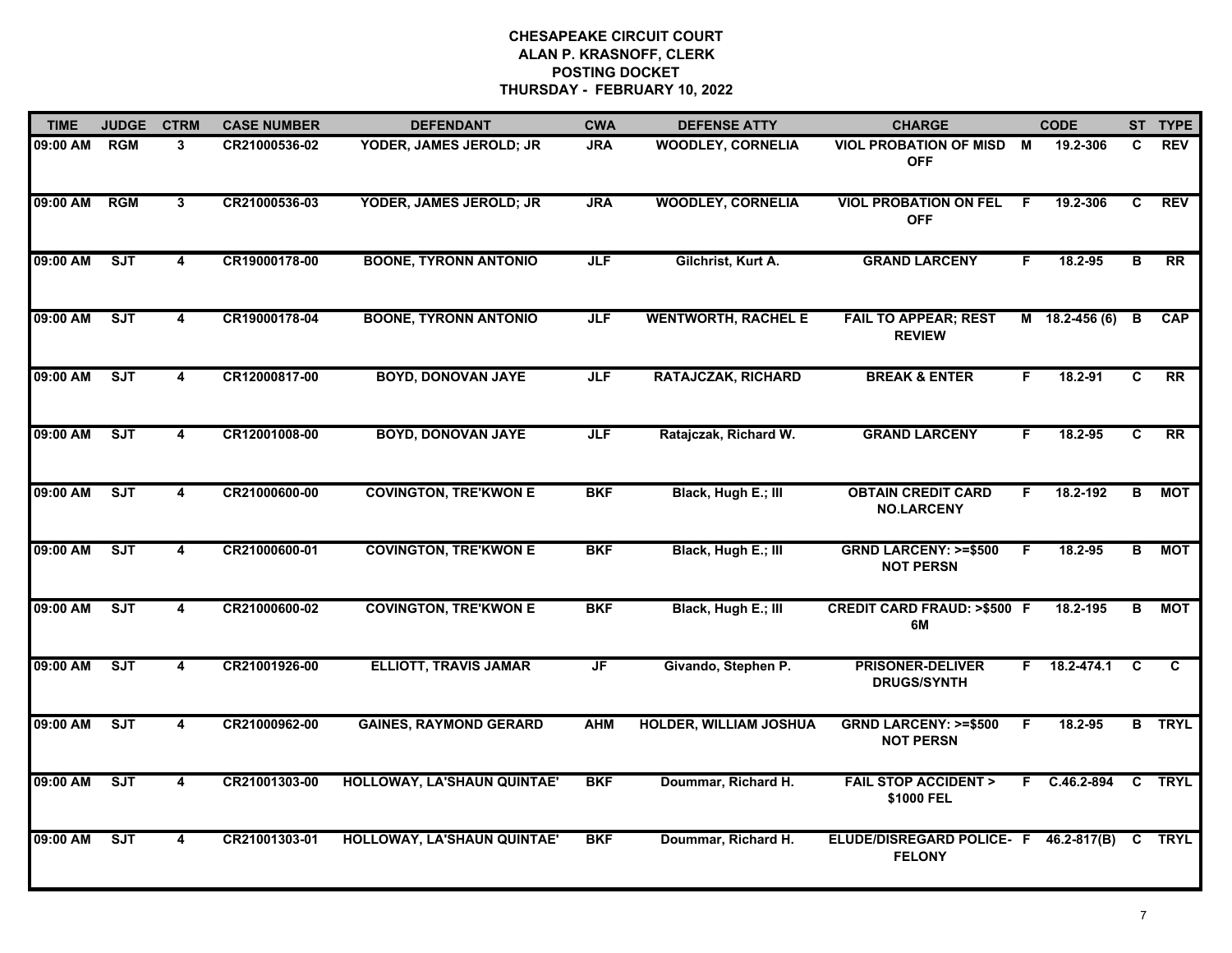| <b>TIME</b> | <b>JUDGE</b> | <b>CTRM</b>             | <b>CASE NUMBER</b> | <b>DEFENDANT</b>                 | <b>CWA</b> | <b>DEFENSE ATTY</b>        | <b>CHARGE</b>                                       |     | <b>CODE</b>    |   | ST TYPE       |
|-------------|--------------|-------------------------|--------------------|----------------------------------|------------|----------------------------|-----------------------------------------------------|-----|----------------|---|---------------|
| 09:00 AM    | <b>SJT</b>   | 4                       | CR21001303-02      | HOLLOWAY, LA'SHAUN QUINTAE'      | <b>BKF</b> | Doummar, Richard H.        | ABUSE CHILD, DISREGARD F<br>LIFE.                   |     | 18.2-371.1     | C | <b>TRYL</b>   |
| 09:00 AM    | ST           | 4                       | CR21001303-03      | HOLLOWAY, LA'SHAUN QUINTAE'      | <b>BKF</b> |                            | <b>DWI/DRUGS, 1ST</b>                               | М   | D.18.2-266     |   | <b>C</b> TRYL |
| 09:00 AM    | ST           | 4                       | CR17000677-05      | <b>JONES, STEVEN KYLE</b>        | <b>AHM</b> | <b>ANDREWS, MARK A</b>     | <b>VIOL PROBATION ON FEL</b><br><b>OFF</b>          | F.  | 19.2-306       | C | <b>REV</b>    |
| 09:00 AM    | <b>SJT</b>   | 4                       | CR17000677-06      | <b>JONES, STEVEN KYLE</b>        | <b>AHM</b> | <b>ANDREWS, MARK A</b>     | <b>VIOL PROBATION ON FEL</b><br><b>OFF</b>          | F   | 19.2-306       | C | <b>REV</b>    |
| 09:00 AM    | ST           | 4                       | CR21001495-00      | <b>MATTHEWS, FAROD SHAHEED</b>   | <b>BKF</b> | Reed, B. Thomas            | <b>ADVANCE PAY, NO</b><br><b>CONSTRUC &gt;\$500</b> |     | $F$ 18.2-200.1 |   | <b>B</b> TRYL |
| 09:00 AM    | ST           | $\overline{\mathbf{4}}$ | CR18001736-06      | <b>MONTANEZ, STEPHANIE MARIA</b> | <b>AHM</b> | <b>RIVARD, DAVID S; JR</b> | <b>VIOL PROBATION ON FEL</b><br><b>OFF</b>          | - F | 19.2-306       | B | <b>REV</b>    |
| 09:00 AM    | <b>SJT</b>   | 4                       | CR20001496-00      | <b>SAMPSON, JOHN; JR</b>         | <b>BKF</b> | <b>BYRUM, ERICA</b>        | <b>IDENTITY THEFT</b>                               | F.  | 18.2-186.3     |   | C SENR        |
| 09:00 AM    | ST           | $\overline{\mathbf{4}}$ | CR20001496-01      | <b>SAMPSON, JOHN; JR</b>         | <b>BKF</b> | <b>BYRUM, ERICA</b>        | <b>OBTAIN MONEY FALSE</b><br><b>PRET &gt;=\$500</b> | F.  | 18.2-178       |   | C SENR        |
| 09:00 AM    | SJT          | 4                       | CR20001496-02      | <b>SAMPSON, JOHN; JR</b>         | <b>BKF</b> | <b>BYRUM, ERICA</b>        | <b>UTTERING</b>                                     | F.  | 18.2-172       |   | C SENR        |
| 09:00 AM    | SJT          | 4                       | CR20001496-03      | <b>SAMPSON, JOHN; JR</b>         | <b>BKF</b> | <b>BYRUM, ERICA</b>        | <b>FORGERY</b>                                      | F.  | 18.2-172       |   | C SENR        |
| 09:00 AM    | ST           | $\overline{\mathbf{4}}$ | CR91A02494-02      | <b>SAMPSON, JOHN; JR</b>         | <b>BKF</b> | <b>STEVENSON, LAKISHI</b>  | <b>VIOL PROBATION ON FEL</b><br><b>OFF</b>          | -F  | 19.2-306       | C | <b>REV</b>    |
| 09:00 AM    | ST           | $\overline{\mathbf{4}}$ | CR12002613-02      | <b>SIMS, JAMAR LEE</b>           | <b>AHM</b> | <b>HAZELL, LAMONTE</b>     | <b>VIOL PROBATION ON FEL</b><br><b>OFF</b>          | - F | 19.2-306       | В | <b>REV</b>    |
| 09:00 AM    | ST           | $\overline{\mathbf{4}}$ | CR21001473-00      | THOMPSON, AMOUD KASIME; JR       | <b>AHM</b> | <b>TINGLE, LESLEE</b>      | <b>ROBBERY: USING A</b><br><b>FIREARM</b>           | F.  | 18.2-58        |   | C SENT        |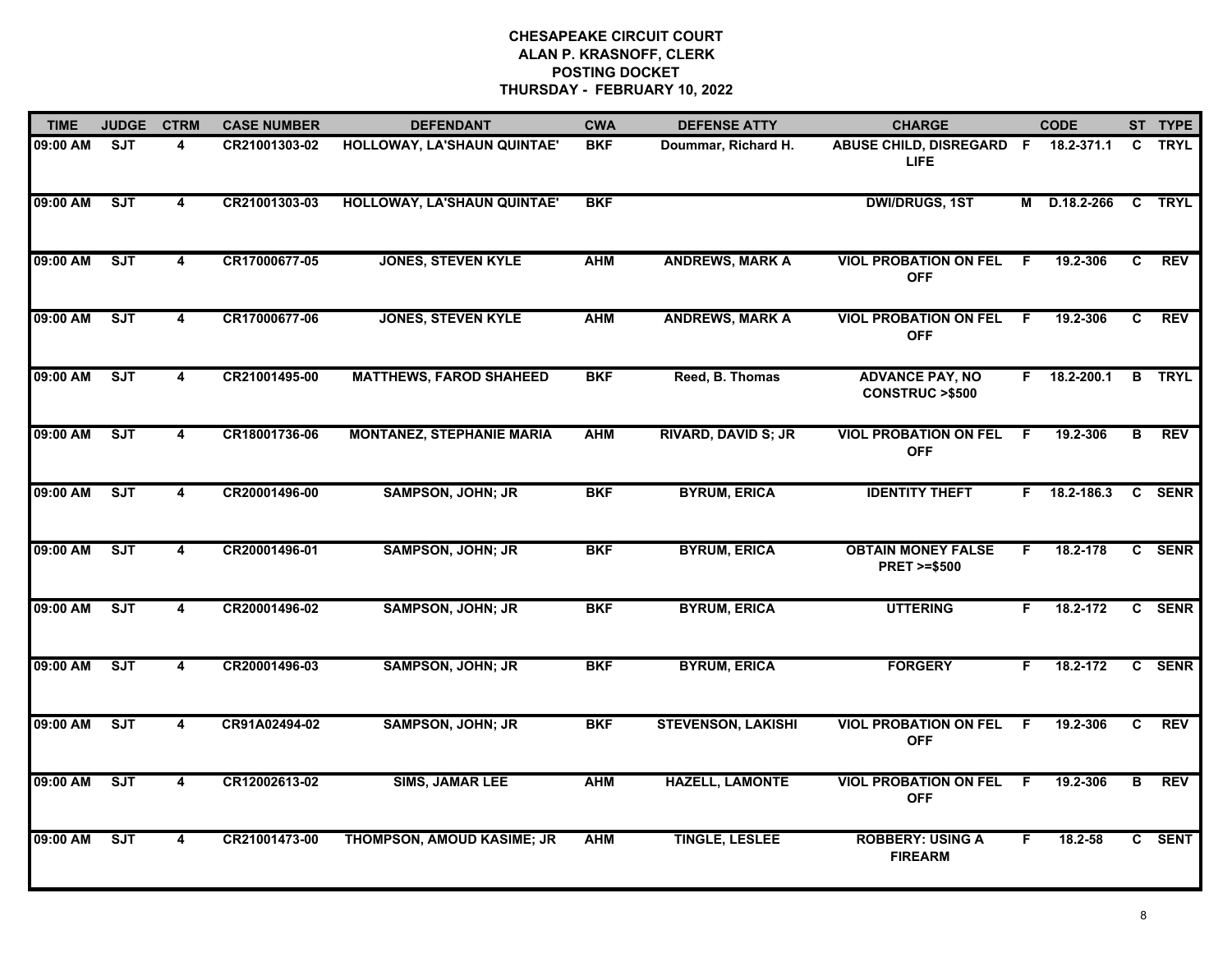| <b>TIME</b> | <b>JUDGE</b> | <b>CTRM</b>             | <b>CASE NUMBER</b> | <b>DEFENDANT</b>                   | <b>CWA</b> | <b>DEFENSE ATTY</b>       | <b>CHARGE</b>                                           |                | <b>CODE</b> |    | ST TYPE       |
|-------------|--------------|-------------------------|--------------------|------------------------------------|------------|---------------------------|---------------------------------------------------------|----------------|-------------|----|---------------|
| 09:00 AM    | <b>SJT</b>   | 4                       | CR21001473-01      | THOMPSON, AMOUD KASIME; JR         | <b>AHM</b> | <b>TINGLE, LESLEE</b>     | POINT/BRANDISH FIREARM M                                |                | 18.2-282    |    | C SENT        |
| 09:00 AM    | ST           | $\overline{\mathbf{4}}$ | CR21001473-02      | THOMPSON, AMOUD KASIME; JR         | <b>AHM</b> | <b>TINGLE, LESLEE</b>     | <b>ABDUCT: EXTORT</b><br><b>MONEY/BENEFIT</b>           | F              | 18.2-48     | C  | <b>MOT</b>    |
| 09:00 AM    | SJT          | $\overline{4}$          | CR21001473-03      | THOMPSON, AMOUD KASIME; JR         | <b>AHM</b> | <b>TINGLE, LESLEE</b>     | <b>PETIT LARCENY &lt;\$5</b><br><b>PICKPOCKET</b>       | $\overline{M}$ | 18.2-96     |    | C SENT        |
| 09:00 AM    | <b>RAB</b>   | 5                       | CR16000560-02      | <b>BRITT, MICHAEL ORLANDO</b>      | <b>SPP</b> | Doummar, Richard H.       | VIOL GOOD BEHAV ON FEL F<br><b>OFF</b>                  |                | 19.2-306    | C  | <b>REV</b>    |
| 09:00 AM    | <b>RAB</b>   | 5                       | CR20001733-00      | <b>BYRD, RICHARD CLINTON</b>       | <b>TDM</b> | Black, Hugh E.; III       | <b>POSSESS COCAINE</b>                                  | F.             | 18.2-250    | B  | <b>DD</b>     |
| 09:00 AM    | <b>RAB</b>   | 5                       | CR21001859-00      | <b>GLOVER, ISAIAH ANTONIO-BIAL</b> | <b>DAW</b> | <b>SPARTZ, SARA M</b>     | <b>REC/BUY STOLEN GOODS F</b><br>> \$1000               |                | 18.2-108    |    | <b>B</b> PLEA |
| 09:00 AM    | <b>RAB</b>   | 5                       | CR21001859-01      | <b>GLOVER, ISAIAH ANTONIO-BIAL</b> | <b>DAW</b> | <b>SPARTZ, SARA M</b>     | ELUDE/DISREGARD POLICE- F 46.2-817(B)<br><b>FELONY</b>  |                |             | B  | <b>PLEA</b>   |
| 09:00 AM    | <b>RAB</b>   | 5                       | CR16000604-02      | <b>HARVEY, RODNEY CORNELL</b>      | <b>DJH</b> | <b>WOODLEY, CORNELIA</b>  | <b>VIOL PROBATION ON FEL</b><br><b>OFF</b>              | F              | 19.2-306    | C  | <b>REV</b>    |
| 09:00 AM    | <b>RAB</b>   | 5                       | CR22000140-00      | <b>HIGGINS, KIMBERLY RENE</b>      | <b>TDM</b> | <b>HERNANDEZ, DONNA E</b> | <b>GRAND LARCENY: AUTO</b><br><b>THEFT</b>              | F.             | 18.2-95     |    | C PLEA        |
| 09:00 AM    | <b>RAB</b>   | 5                       | CR22000140-01      | <b>HIGGINS, KIMBERLY RENE</b>      | <b>TDM</b> | <b>HERNANDEZ, DONNA E</b> | STOLEN PROPERTY: INTENT F 18.2-108.01<br><b>TO SELL</b> |                |             |    | C PLEA        |
| 09:00 AM    | <b>RAB</b>   | 5                       | CR22000140-02      | <b>HIGGINS, KIMBERLY RENE</b>      | <b>TDM</b> | <b>HERNANDEZ, DONNA E</b> | <b>OBTAIN MONEY FALSE</b><br><b>PRET &lt;\$1000</b>     | М              | 18.2-178    |    | C PLEA        |
| 09:00 AM    | <b>RAB</b>   | 5                       | CR99001041-01      | <b>JOFFRION, MARTEL LAMON</b>      | <b>SPP</b> | <b>WALL, LUCILLE</b>      | <b>VIOL PROBATION ON FEL</b><br><b>OFF</b>              | -F             | 19.2-306    | В  | <b>REV</b>    |
| 09:00 AM    | <b>RAB</b>   | 5                       | CR99001043-01      | <b>JOFFRION, MARTEL LAMON</b>      | <b>SPP</b> | <b>WALL, LUCILLE</b>      | <b>VIOL PROBATION ON FEL</b><br><b>OFF</b>              | -F             | 19.2-306    | B. | <b>REV</b>    |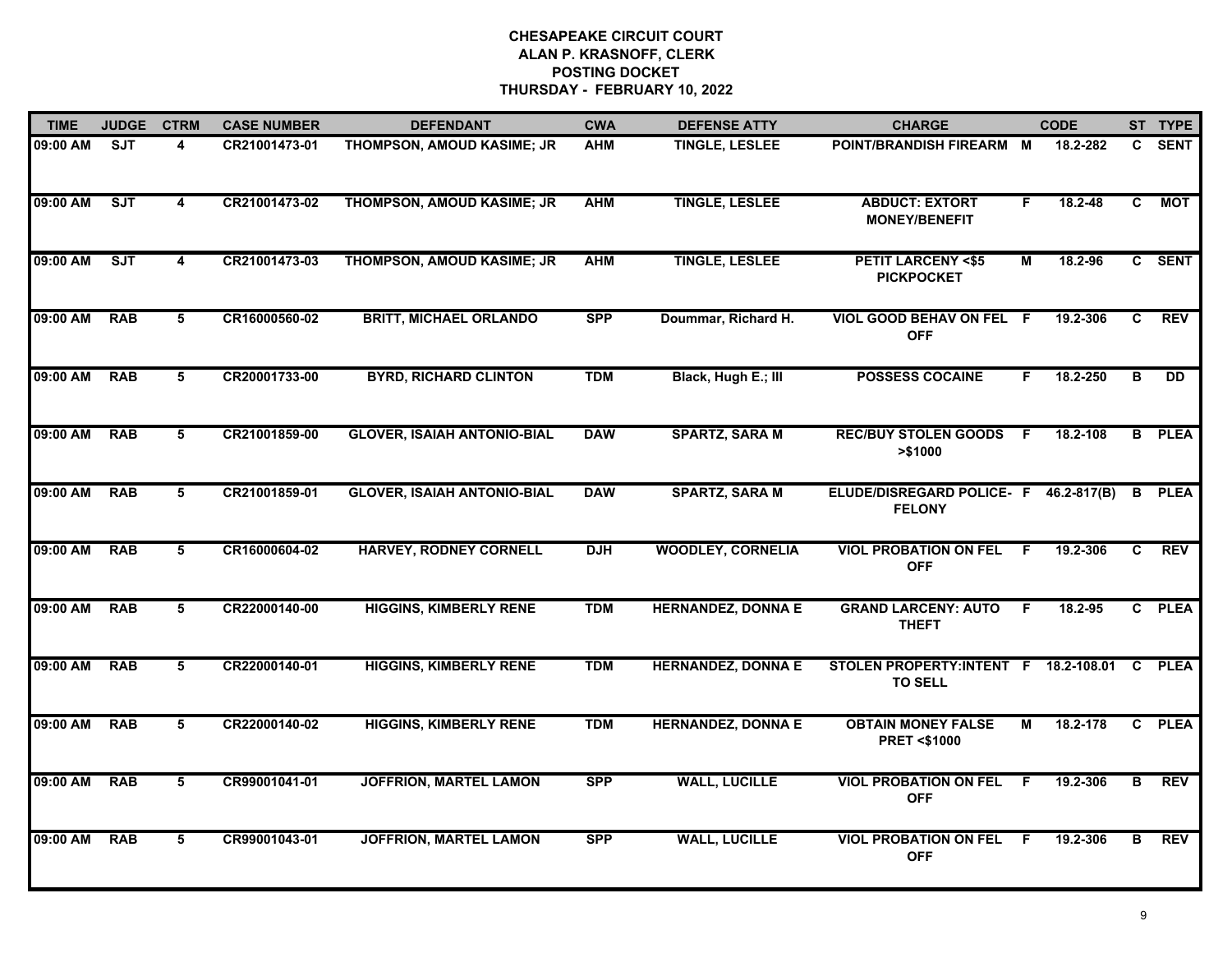| <b>TIME</b> | <b>JUDGE</b> | <b>CTRM</b>     | <b>CASE NUMBER</b> | <b>DEFENDANT</b>                | <b>CWA</b> | <b>DEFENSE ATTY</b>         | <b>CHARGE</b>                                       |                | <b>CODE</b> |                | ST TYPE       |
|-------------|--------------|-----------------|--------------------|---------------------------------|------------|-----------------------------|-----------------------------------------------------|----------------|-------------|----------------|---------------|
| 09:00 AM    | <b>RAB</b>   | 5               | CR19000868-01      | <b>JONES, DAVID STINETTE</b>    | <b>EEM</b> | Jones, David L.             | <b>VIOL PROBATION ON FEL</b><br><b>OFF</b>          | - F            | 19.2-306    | C.             | <b>REV</b>    |
| 09:00 AM    | <b>RAB</b>   | 5               | CR20001786-04      | <b>KIRVIN, JAMES DALE</b>       | <b>SPP</b> | Jones, David L.             | VIOL GOOD BEHAV ON MISD M<br><b>OFF</b>             |                | 19.2-306    | C              | <b>REV</b>    |
| 09:00 AM    | <b>RAB</b>   | $5\overline{5}$ | CR20001786-05      | <b>KIRVIN, JAMES DALE</b>       | <b>SPP</b> | Jones, David L.             | <b>VIOL GOOD BEHAV ON MISD M</b><br><b>OFF</b>      |                | 19.2-306    | C.             | <b>REV</b>    |
| 09:00 AM    | <b>RAB</b>   | 5               | CR20001786-06      | <b>KIRVIN, JAMES DALE</b>       | <b>SPP</b> | Jones, David L.             | <b>VIOL GOOD BEHAV ON MISD M</b><br><b>OFF</b>      |                | 19.2-306    | C.             | <b>REV</b>    |
| 09:00 AM    | <b>RAB</b>   | 5               | CR15001744-01      | <b>MILLS, WILLIAM ALEXANDER</b> | <b>SPP</b> | <b>Mason, Sharon Butler</b> | <b>VIOL PROBATION ON FEL</b><br><b>OFF</b>          | -F             | 19.2-306    | C              | <b>REV</b>    |
| 09:00 AM    | <b>RAB</b>   | 5               | CR19001951-00      | <b>MILLS, WILLIAM ALEXANDER</b> | <b>SPP</b> | <b>MUSSONI, ERIK</b>        | <b>BURGLARY</b>                                     | F.             | 18.2-91     |                | <b>B</b> SENR |
| 09:00 AM    | <b>RAB</b>   | 5               | CR19001951-01      | <b>MILLS, WILLIAM ALEXANDER</b> | <b>SPP</b> | <b>MUSSONI, ERIK</b>        | <b>GRND LARCENY: &gt;=\$500</b><br><b>NOT PERSN</b> | E              | 18.2-95     |                | <b>B</b> SENR |
| 09:00 AM    | <b>RAB</b>   | $5\overline{)}$ | CR21000001-00      | <b>SILVERS, MARC DANIEL</b>     | <b>DJH</b> | <b>SPARTZ, SARA</b>         | PETIT LARCENY 3RD+ OFF F                            |                | 18.2-96     |                | <b>B</b> PLEA |
| 09:00 AM    | <b>RAB</b>   | 5               | CR20000463-00      | <b>THOMAS, BRYAN MATTHEW</b>    | <b>EEM</b> | Wegman, Robert L.           | <b>CREDIT CARD THEFT</b>                            | F              | 18.2-192    |                | C BOND        |
| 09:00 AM    | <b>RAB</b>   | 5               | CR20000463-00      | <b>THOMAS, BRYAN MATTHEW</b>    | <b>EEM</b> | Wegman, Robert L.           | <b>CREDIT CARD THEFT</b>                            | F.             | 18.2-192    | $\overline{c}$ | <b>PLEA</b>   |
| 09:00 AM    | <b>RAB</b>   | 5               | CR20000463-01      | <b>THOMAS, BRYAN MATTHEW</b>    | <b>EEM</b> | Wegman, Robert L.           | <b>ENTER/SET IN MOTION A</b><br><b>VEHICLE</b>      | М              | 18.2-147    |                | C BOND        |
| 09:00 AM    | <b>RAB</b>   | 5               | CR20000463-01      | <b>THOMAS, BRYAN MATTHEW</b>    | <b>EEM</b> | Wegman, Robert L.           | <b>ENTER/SET IN MOTION A</b><br><b>VEHICLE</b>      | М              | 18.2-147    |                | C PLEA        |
| 09:00 AM    | <b>RAB</b>   | $5\overline{)}$ | CR20000463-02      | <b>THOMAS, BRYAN MATTHEW</b>    | <b>EEM</b> | Wegman, Robert L.           | <b>PETIT LARCENY &lt;\$500</b>                      | $\overline{M}$ | 18.2-96     |                | C BOND        |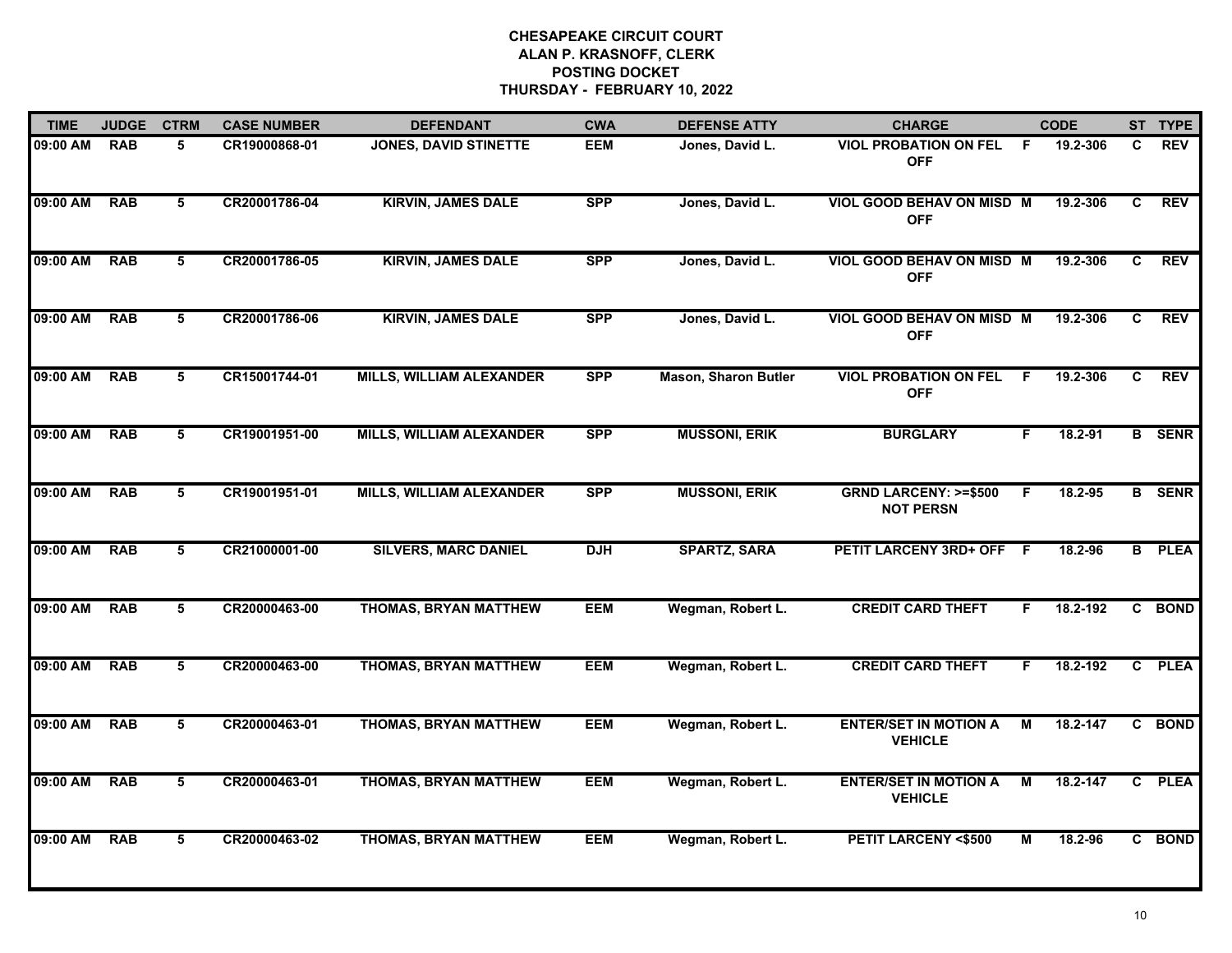| <b>TIME</b> | <b>JUDGE</b> | <b>CTRM</b>     | <b>CASE NUMBER</b> | <b>DEFENDANT</b>                | <b>CWA</b> | <b>DEFENSE ATTY</b>        | <b>CHARGE</b>                              |    | <b>CODE</b>   |              | ST TYPE     |
|-------------|--------------|-----------------|--------------------|---------------------------------|------------|----------------------------|--------------------------------------------|----|---------------|--------------|-------------|
| 09:00 AM    | <b>RAB</b>   | 5               | CR20000463-02      | THOMAS, BRYAN MATTHEW           | <b>EEM</b> | Wegman, Robert L.          | <b>PETIT LARCENY &lt;\$500</b>             | M  | 18.2-96       | C.           | <b>PLEA</b> |
| 09:00 AM    | <b>RAB</b>   | 5               | CR20000463-03      | <b>THOMAS, BRYAN MATTHEW</b>    | <b>EEM</b> | Wegman, Robert L.          | <b>CREDIT CARD FRAUD &lt;\$500 M</b>       |    | 18.2-195      |              | C BOND      |
| 09:00 AM    | <b>RAB</b>   | $\overline{5}$  | CR20000463-03      | <b>THOMAS, BRYAN MATTHEW</b>    | <b>EEM</b> | Wegman, Robert L.          | <b>CREDIT CARD FRAUD &lt;\$500 M</b>       |    | 18.2-195      |              | C PLEA      |
| 09:00 AM    | <b>RAB</b>   | 5               | CR20000463-04      | <b>THOMAS, BRYAN MATTHEW</b>    | <b>EEM</b> | Wegman, Robert L.          | <b>CREDIT CARD FRAUD &lt;\$500 M</b>       |    | 18.2-195      | C            | <b>BOND</b> |
| 09:00 AM    | <b>RAB</b>   | 5               | CR20000463-04      | <b>THOMAS, BRYAN MATTHEW</b>    | <b>EEM</b> | Wegman, Robert L.          | <b>CREDIT CARD FRAUD &lt;\$500 M</b>       |    | 18.2-195      | C            | <b>PLEA</b> |
| 09:00 AM    | <b>RAB</b>   | 5               | CR20000463-05      | <b>THOMAS, BRYAN MATTHEW</b>    | <b>EEM</b> | Wegman, Robert L.          | <b>FTA-TRYL</b>                            |    | M 18.2-456(6) | $\mathbf{c}$ | <b>BOND</b> |
| 09:00 AM    | <b>RAB</b>   | 5               | CR20000463-05      | <b>THOMAS, BRYAN MATTHEW</b>    | <b>EEM</b> | Wegman, Robert L.          | <b>FTA-TRYL</b>                            |    | M 18.2-456(6) |              | C PLEA      |
| 09:00 AM    | <b>RAB</b>   | $5\overline{)}$ | CR19000003-00      | <b>VANORDEN, LESLIE PENDREY</b> | <b>DJH</b> | <b>CHAPMAN, NATHAN A</b>   | <b>POSSESS FENTANYL</b>                    | F. | 18.2-250      | в            | <b>DD</b>   |
| 09:00 AM    | <b>RAB</b>   | 5               | CR20000974-00      | <b>WALKER, PHILLIP THOMAS</b>   | <b>PLS</b> | <b>WALL, LUCILLE</b>       | <b>POSSESS</b><br><b>METHAMPHETAMINE</b>   | F. | 18.2-250      | C            | <b>DD</b>   |
| 09:00 AM    | <b>RAB</b>   | 5               | CR20000974-01      | <b>WALKER, PHILLIP THOMAS</b>   | <b>PLS</b> | <b>TRAVERS, MEREDITH B</b> | <b>POSSESS</b><br><b>METHAMPHETAMINE</b>   | F. | 18.2-250      | C            | <b>DD</b>   |
| 09:00 AM    | <b>RAB</b>   | 5               | CR21001888-00      | <b>WEBSTER, JASON PATRICK</b>   | <b>DJH</b> | <b>KORSLUND, ERIC</b>      | <b>GRAND LARCENY: AUTO</b><br><b>THEFT</b> | F. | 18.2-95       |              | C SENT      |
| 09:00 AM    | <b>RAB</b>   | 5               | CR14002136-04      | <b>WILSON, MARK ALLEN; SR</b>   | <b>SPP</b> | <b>RIVARD, DAVID S; JR</b> | <b>VIOL PROBATION ON FEL</b><br><b>OFF</b> | F. | 19.2-306      | C            | <b>REV</b>  |
| 09:00 AM    | <b>RAB</b>   | $5\overline{)}$ | CR20000444-00      | YARBROUGH, BRENDEN ALLEN        | <b>SPP</b> | <b>MORECOCK, ROBERT G</b>  | <b>UNLAWFUL WOUNDING</b>                   | F  | $18.2 - 51$   | в            | RR          |